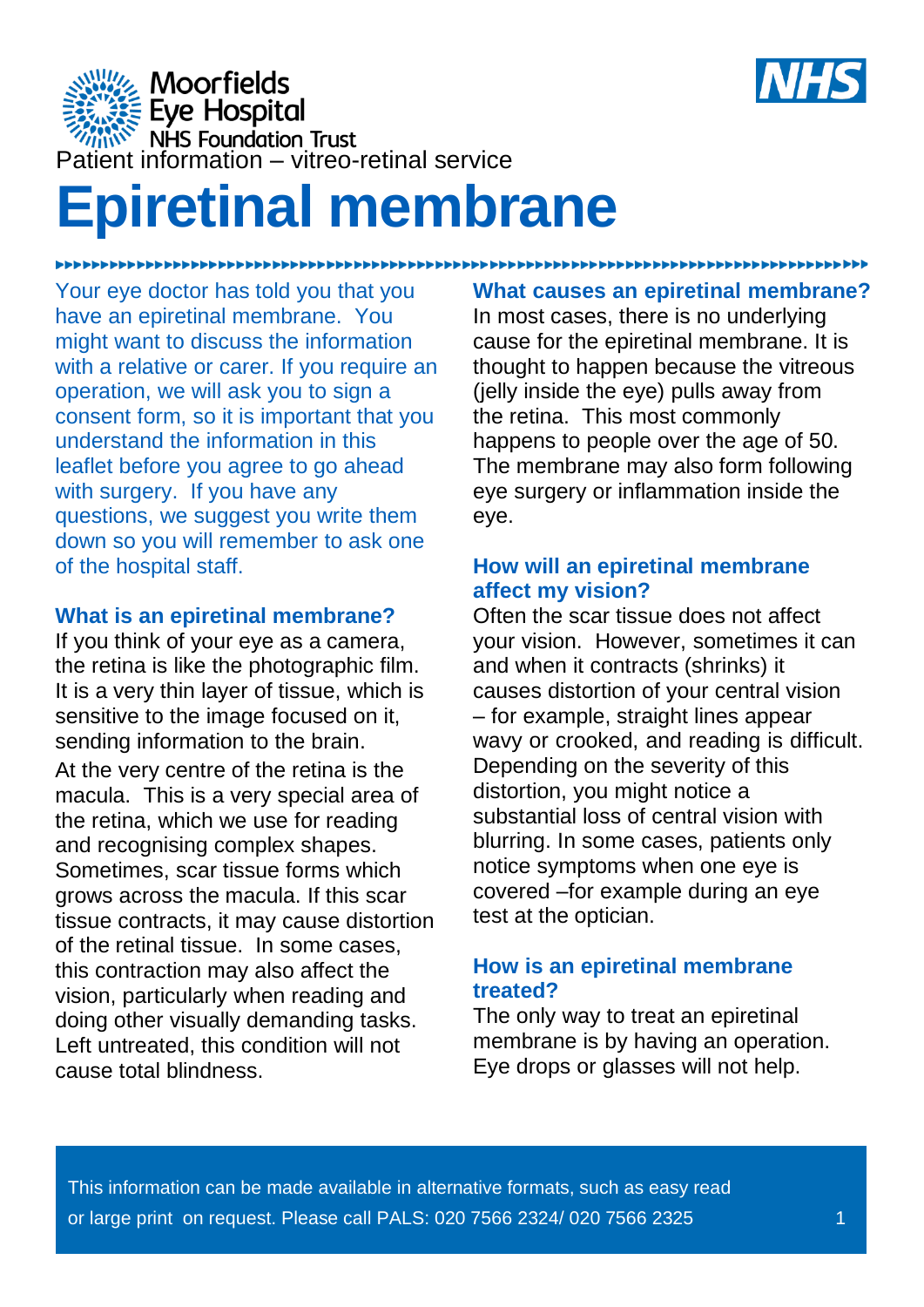### **Should I have surgery for my epiretinal membrane?**

Your doctor will help you to decide if surgery is appropriate for you. The main reason to proceed with the operation is to attempt correction of the distortion of your central vision. If you are not aware of any visual problems, you might not need to have surgery. However, if the distortion affects your ability to work, drive, read, or perform other important activities, you should consider having an operation.

Some patients decide not to have an operation and accept the distorted central vision in the affected eye. This is reasonable, especially if the vision in the other eye is not affected. There is no "right" or "wrong" decision, as every person has different needs and priorities.

## **Will the problems get worse if I leave it?**

Not necessarily. In general, you should only go ahead with surgery if you find the distortion of your vision troublesome at the moment, and not as a preventative measure.

### **Your surgery**

Most epiretinal membrane surgery is performed under a local anaesthetic but some are done under general anaesthetic. The details of anaesthesia will be given to you separately, and is available on our website:

[http://www.moorfields.nhs.uk/content/h](http://www.moorfields.nhs.uk/content/having-operation) [aving-operation](http://www.moorfields.nhs.uk/content/having-operation)

The operation will be performed by an experienced surgeon. Often, under the supervision of an experienced surgeon, a junior surgeon might perform some, or all, of your operation. You will need an operation called a 'vitrectomy'. Vitrectomy operations are keyhole surgery for the eye. The surgeon makes tiny openings, less than 1mm across, in your eye and removes the vitreous from inside. Your surgeon will then grasp and gently peel away the epiretinal membrane from the retina. Sometimes we put small stitches on the eye. These dissolve naturally over about four to six weeks. At the end of the operation, we usually put a pad and shield over your eye to protect it. These will be removed the morning after your surgery.

### **After your operation**

Your eye will feel uncomfortable, gritty, and itchy and might appear red or bruised – this is normal for 7- 14 days. Paracetamol can be taken for pain relief every four to six hours. Your eye will take two to six weeks to heal, but your vision may continue to improve for several months. You will be reviewed in clinic about two weeks after the operation. We will give you eye drops and we will explain how and when you should use them. This is to reduce any inflammation, give your eye some rest and prevent infection. **Please don't rub your eye as this may increase infection and lead to complications.**

### **When to seek advice**

While a certain amount of discomfort is normal after the surgery, you should contact the hospital immediately if you have any of the following symptoms:

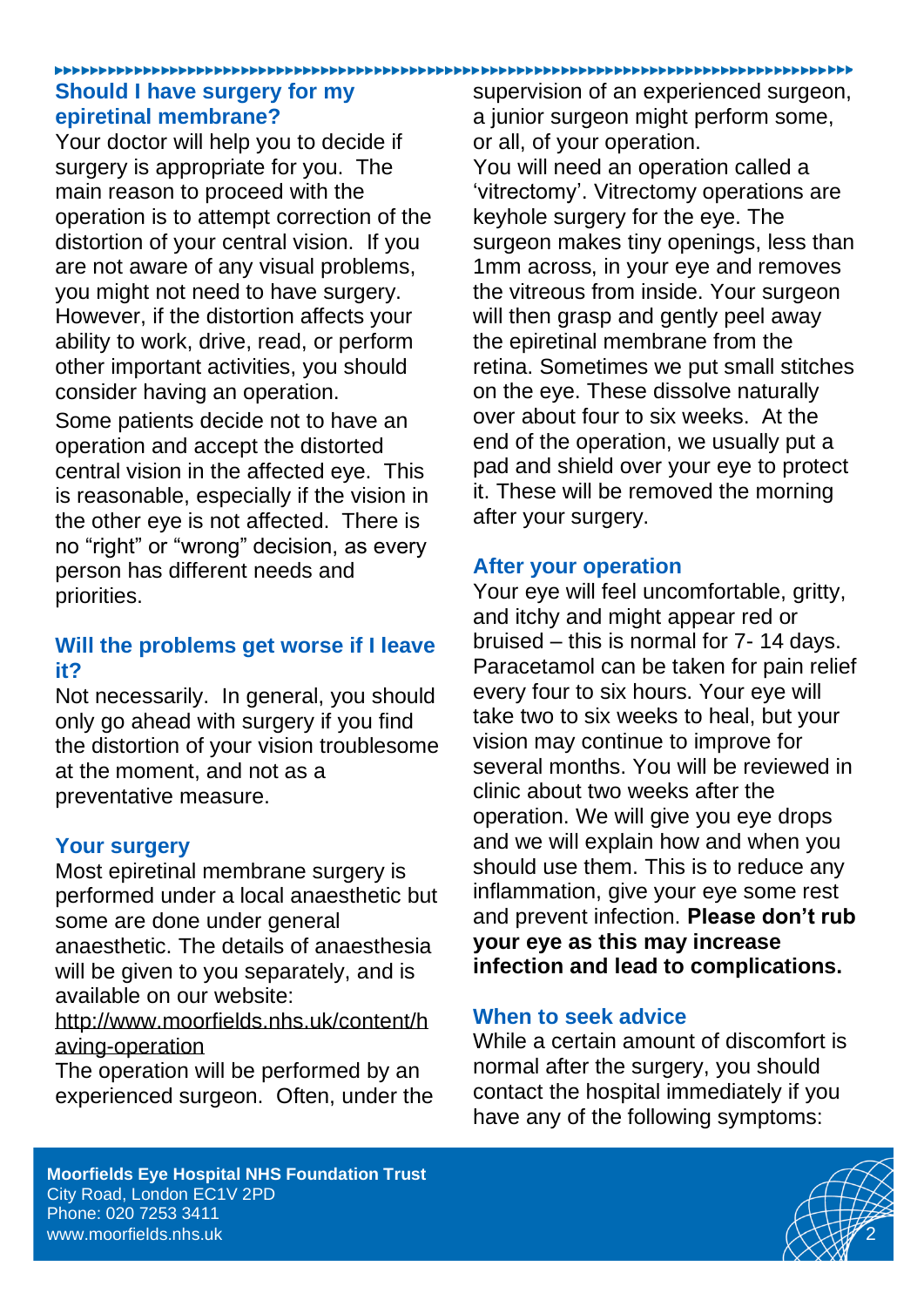#### 

- A lot of pain that is not relieved with paracetamol- this can sometimes be a sign that the eye pressure is high.
- Loss of vision
- Increasing redness of the eye

You can receive information and advice from experienced ophthalmic-trained nurses by calling Moorfields Direct telephone helpline (details can be found below).

**In the case of an emergency, please attend your local A&E department or Moorfields A&E, which is open 24 hours a day, seven days a week.** 

# **What improvement in my vision can I expect after the operation?**

After an epiretinal membrane is removed, vision gradually improves over a period of three to six months in 70%-80% of patients. However, in some cases vision may not improve following surgery, due to damage already caused by the membrane. In about 10% of patients, the membrane may return, which will cause the visual problems to recur. Surgery usually improves the vision in the affected eye, but it will never be completely normal.

### **What are the side effects of surgery?**

A vitrectomy operation can cause small tears to form in the delicate structure of the retina, which may cause the retina to move away from its normal position at the back of the eye (retinal detachment). Sometimes, the surgeon can see this problem starting during the vitrectomy operation, and will put a

bubble of gas or air into your eye to prevent any damage occurring. However, if you did experience a retinal detachment, you would need to have another (different) operation to repair the detached retina and prevent sight loss in the affected eye. There is a 1:1000 chance of total loss of vision (blind eye) and a 2-5% chance of reduced vision after this type of surgery.

If we put a gas or air bubble in your eye **you must not fly for the periods of time specified below.** This is because the gas or air bubble will expand in size and thus can lead to raised pressure inside your eye, leading to visual loss.

### We use **three types of gases**:

- C3F8 which is long acting and can stay in your eye **for up to 12 weeks.**
- SF6 which can stay in your eye **for up to four weeks.**
- C2F6 which can stay in your eye **for up to eight weeks.**
- Air which can stay in your eye **for up to two weeks**

You will be told after your surgery which type of gas bubble was used.

It is important to note that the gas can react with another gas called **nitrous oxide**, which can cause problems in your eye if any is administered. Nitrous oxide is commonly used during childbirth and in A&E as pain relief. Please tell the midwife or A&E staff treating you (or ask your family to) that you have gas in your eye and that **they**